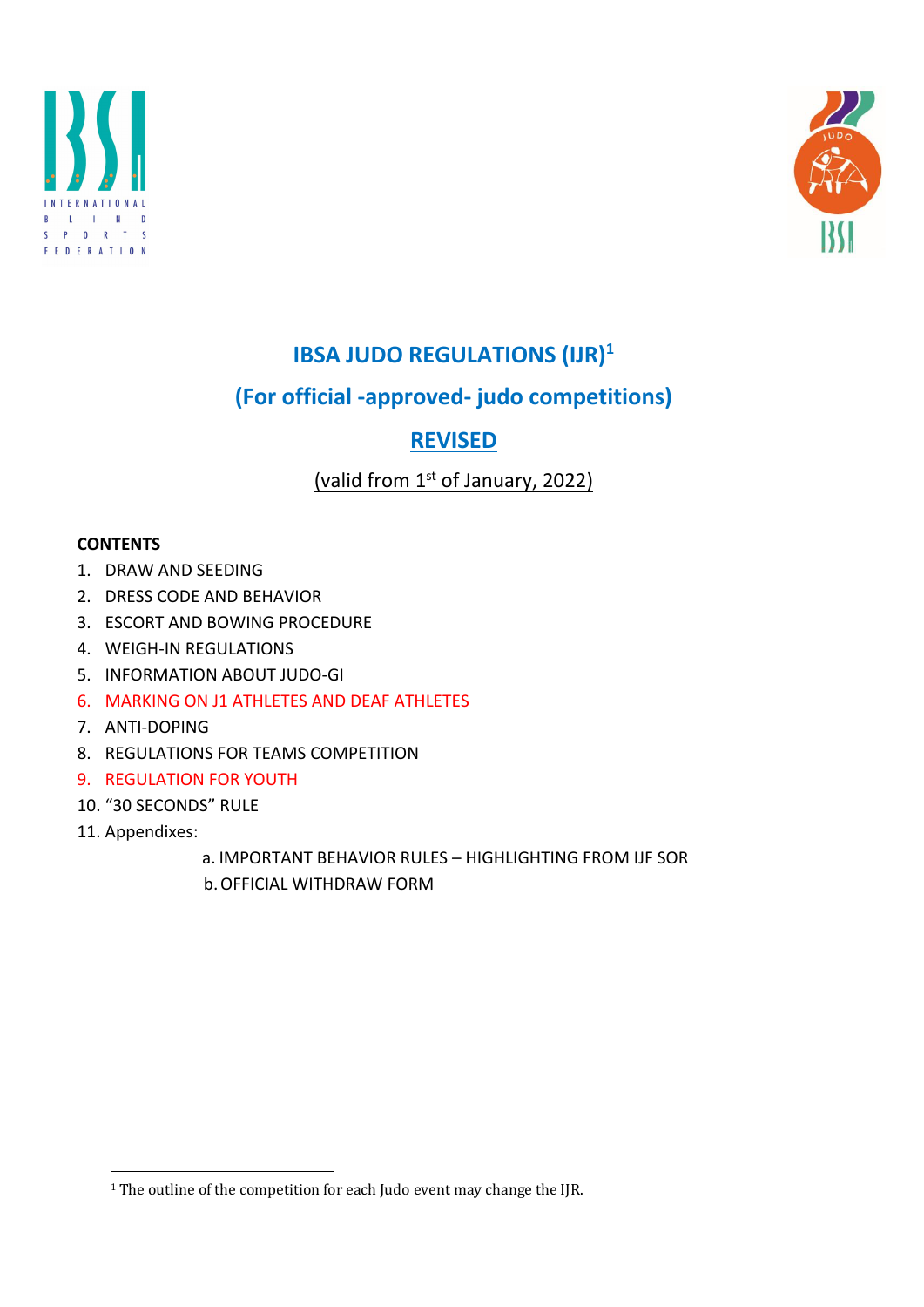**Para Judo is governed by the International Blind Sports Federation (IBSA). The IBSA constitution, bylaws and policies apply to all participants, staff and all officials in IBSA sports.**

**The judo competitions are held under the new rules eye classes by the decision of IPC Governing Body. The athletes are divided by two eye classes J1 and J2.** 

**J1 fighters can compete at J2 competitions and provide points for their owned WRL.**

# **1. DRAW AND SEEDING**

# **DRAW**

The draw is the responsibility of the IBSA Judo leadership.

# **DRAW REGULATIONS**

For all IBSA Judo championships, and other tournaments for qualifications to the Paralympic Games, the draw will take place at 14:00 the day before the competition. For other events such as the Paralympic Games and other Multi Sport events the date and time of the draw will be agreed by the IBSA Judo leadership.

Eye classification for each judoka is indicated on the participation list, the draw list and on the competition sheets as well.

The competition format is dependent of the number of entered athletes. In the case of up to 5 athletes there will be a round robin system, in case of 6 and 6 + athletes there will be a full double repechage.

After the closing of accreditation and before the start of the draw, the lists of athletes by category will be posted outside the draw room and will be read out during the draw. Any errors or omissions should be reported to the IBSA Judo IT teams before the start of the draw. *In the case of online draw the list will be sent or hand out by the LOC.*

A maximum of two team officials from each delegation can attend the draw along with an interpreter, if required. All attendees must respect the formal dress code, which is a suit and tie. (The LOC and IBSA Judo can order online draw!)

The draw will be carried out by computer with the use of the IJF software (or other software if IJF authorized) under the direction of the IBSA Judo Sport Director assisted by the IBSA Judo IT Team. After finishing the proper weight category, there can be no complaints only cancellation in the case of a weigh-in problem (e.g. overweight) or nonappearance.

The LOC Organizing Committee shall distribute copies of the draw to each participating delegation no later than 30 minutes after the draw is finished.

# **SEEDING**

For the sanctioned events the top four athletes among the entered athletes in each weight category will be placed according to the IBSA Judo WRL. For the rest of the draw, separation by nations will be respected.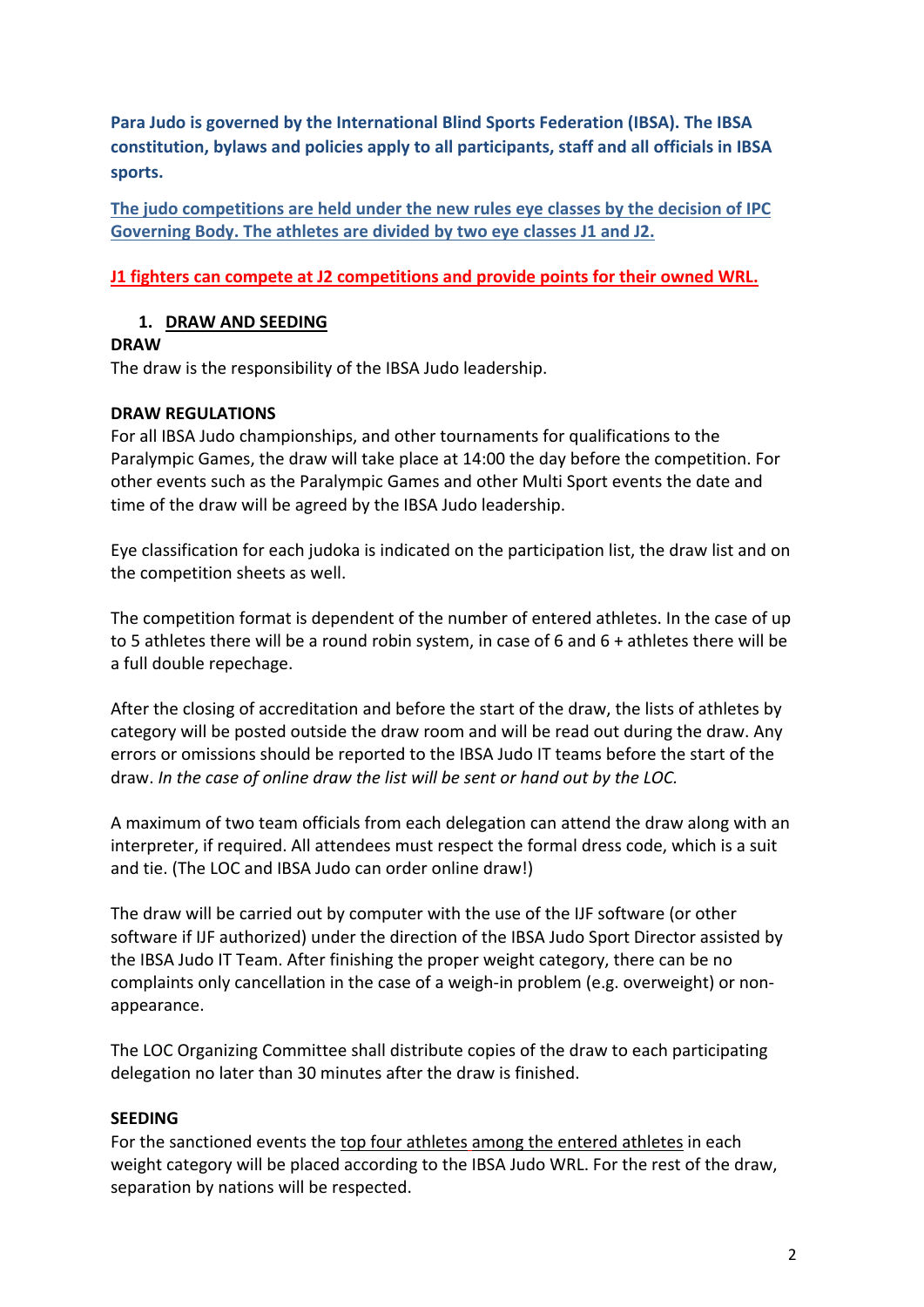The seeding for the World or Continental Championship Teams will take into consideration the medalists (and if necessary, the results) from the last Team World or Continental Championships. Up to four teams will be seeded.

# **2. DRESS CODE AND BEHAVIOR**

# **DRESS CODE**

**Draw:** jacket suit with tie.

# **Coaches:**

**Elimination rounds:** national track suit with full length trousers.

**For the final block program:** (TV time): jacket suit with tie.

The following are forbidden at any time: short trousers, undressed upper body, any kind of head caps and covers, jeans, sweaters or similar sports unrelated dress, flip-flops.

**Medical personnel:** national track suit with full length trousers.

The following are forbidden at any time: short trousers, undressed upper body, any kind of head caps and cover, jeans, sweaters or similar sports unrelated dress, flip-flops.

# **Judokas**

# **Dress code:**

Medal ceremony: The judoka must wear a white judo-gi (no accreditation, shoes, flip flops or socks) will stand behind the podium. Competitors having won a medal have to attend the ceremony to receive their medal in person. If a competitor is absent during the awarding ceremony for no valid reason, they will lose the right to have the medal. It is strictly forbidden for competitors on the podium to bring national flags or the similar identification other than the one represented in the regular manner on their equipment. Any demonstration of religious, political, personal or commercial sign is prohibited and so is wearing a cap or any other head cover.

#### **BEHAVIOR**

# **Code of Conduct for Coaches and behavior**

The coach is responsible for his athlete's conduct from entering the competition venue until leaving it, before and after each contest. The coach can communicate with the athlete giving tactical advice, encouragement, instructions in unexpected situations such as injury, etc. The coach will remain seated on his chair throughout the contest.

# **Forbidden behavior of a coach**

Any comments on or criticism of the referees' verdicts; demanding correction of the referees' decisions; any abusive gesture toward referees, officials or the public is not allowed. Touching, hitting, and kicking, the advertising panels or any equipment and any kind of behavior showing disrespect to the opponent, referees, opponent coach, his own athlete, the public, etc. is also forbidden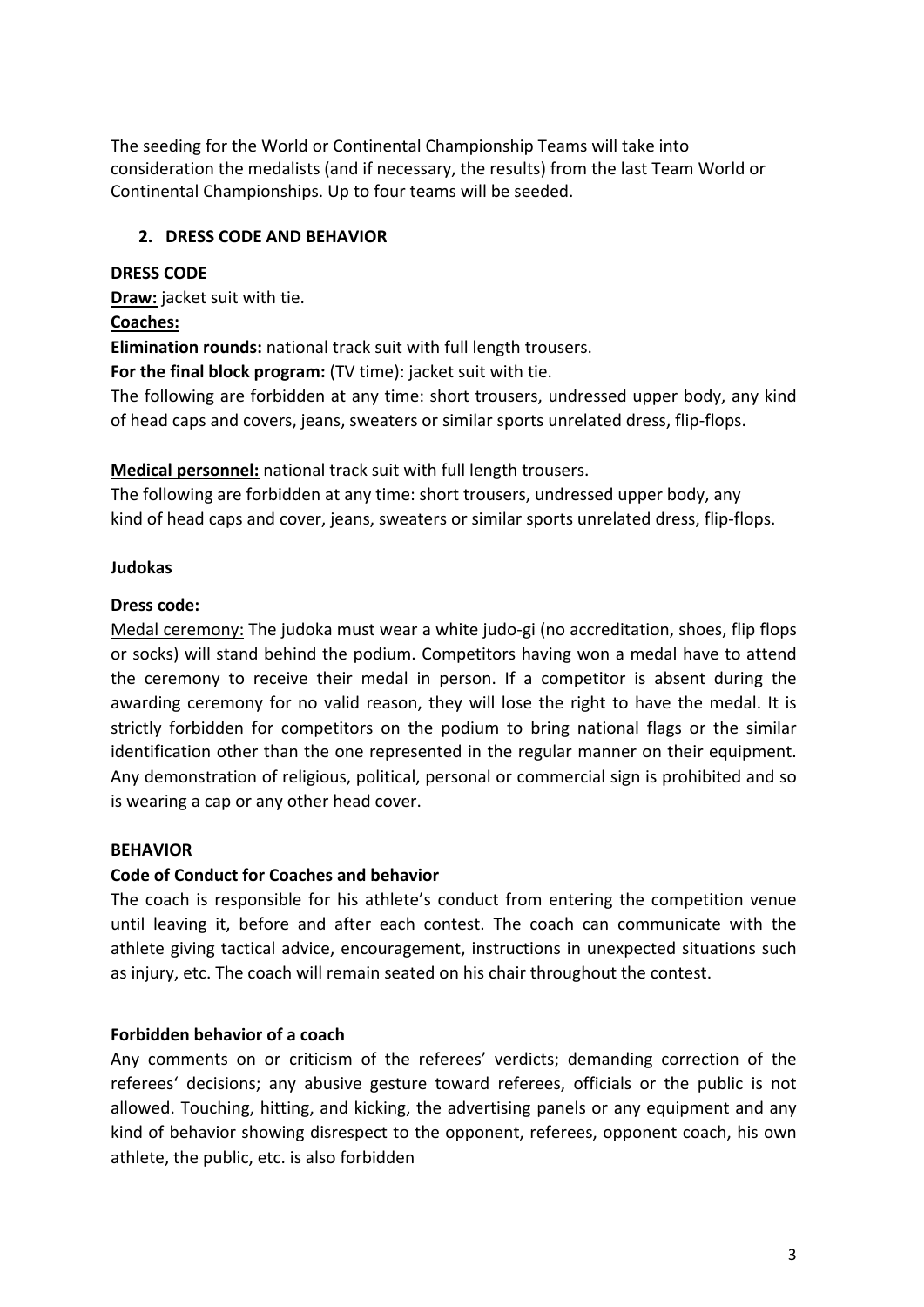# **Penalizing**

Any coach who infringes upon these rules will be disqualified from accompanying his athletes into the competition zone and occupying the coach's chair until the end of the event (not only for the particular day).

Officials authorized to penalize coaches:

• Sports director / Refereeing Jury

# **COMPETITORS**

The competitors, and especially the medal winners, are the face of judo; they must convey, through their behavior and their educational values, the ethics of our discipline. The champions on and off the mat represent the image of judo.

# RESPECT FOR THE CONTEST CEREMONY

The ceremony of the bow was formalized by the IBSA JUDO Referee Commission. It must be scrupulously observed. The bow and particularly the bow to the opponent at the beginning of the contest must be respected rigorously and it is prohibited to use bows or ceremonies from other combat sports or disciplines. It is, of course permissible to congratulate the opponent at the end of the contest or apologize for an awkward gesture.

#### RESPECT FOR THE RULES

The rules of the sport, and its anti-doping and betting regulations must be scrupulously respected.

#### RESPECT FOR PEOPLE AND THE FACILITIES

- At all times opponents, coaches, referees, organizers, guests, the media, and the public must be spoken to calmly and with respect, without making aggressive or obscene gestures.
- The anti-doping code and sport betting regulations must be adhered to.
- Both victory and defeat must be accepted by exercising self-control and without showing any ostentatious behavior.
- Exercise self-control and remain disciplined in all circumstances.
- Do not abuse any equipment and ensure all facilities, hotels and other places put at your disposition are respected.
- Judokas represent the sport of Judo and the national teams of their countries.

#### RESPECT FOR INSTRUCTIONS AND PROTOCOL

• Respect the competition regulations and the instructions of the organizers and, in particular, the schedules and different protocols.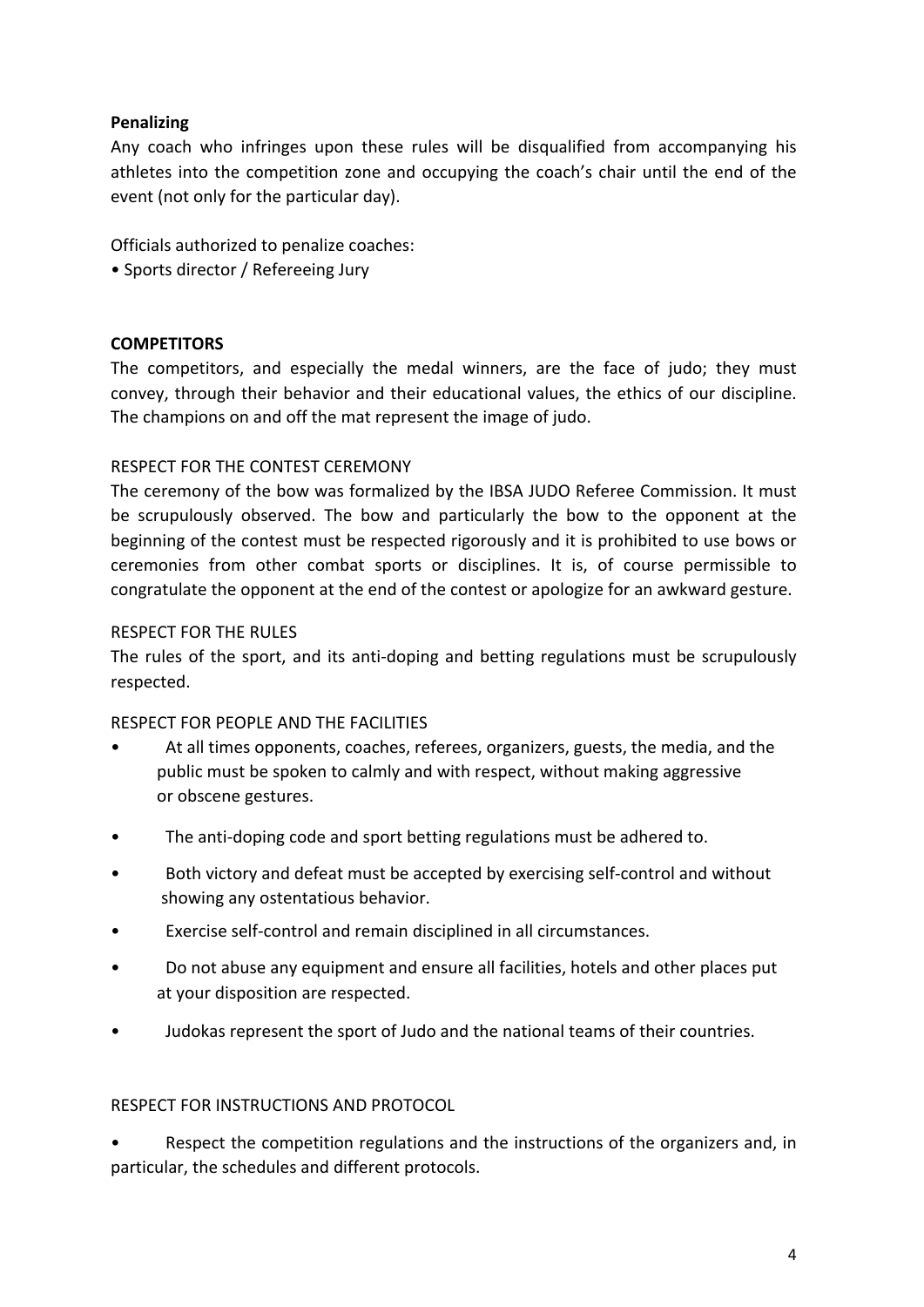• Be respectful and always control one's attitudes and feelings during awards ceremonies and any other functions.

# RESPECT FOR HYGIENE

• Physical appearance and cleanliness are important. Guard against any contagious diseases. Appear with a clean judogi in accordance with the IBSA JUDO regulations. Shoes at all times must be worn **off** the mat and never on either the competition mat or the warm-up mat.

# RESPECT FOR OTHERS

Do not show any object, sign or religious gesture or movement of any ostentatious form before, during or after the contest or during the formal ceremonies.

# RESPECT FOR DECISIONS

• Respect the referees' decision, without complaint, both during and after the competition.

• Never voluntarily lose a contest and always inform the IBSA JUDO of any gift offered to fix a contest.

# **BEHAVIOUR OF COACHES AND THEIR TEAMS**

# **EXERCISE FAIR PLAY**

Respect the opponent, his/her coach, the members of his/her team, the referees, any persons involved in the organization, the guests, the media, and the public.

• Comply with the rules of fair play and always exercise exemplary manners.

# **RESPECT FOR THE RULES**

• Respect the IBSA Code of Ethics http://www.ibsasport.org/documents/files/147-1-IBSAcode-of-ethics.pdf, the IBSA JUDO regulations, and the sport organization regulations, antidoping and betting rules, follow the instructions of the organizers and in particular the schedules and protocols.

• Observe the role of the coaches without exceeding it.

• Only gifts of very small value may be offered or accepted, as a token of appreciation or friendship by member countries or by IBSA JUDO, in compliance with local custom. Any other gift must be handed by the beneficiary to the organization to which he/she belongs.

• Hospitality towards the members and staff of the member countries and anyone accompanying them must not exceed the norms of the host country.

- Respect the regulations regarding any conflicts of interest.
- Follow scrupulously the rules and instructions of the IOC on sports betting.
- Respect the impartiality and defend the integrity of the refereeing body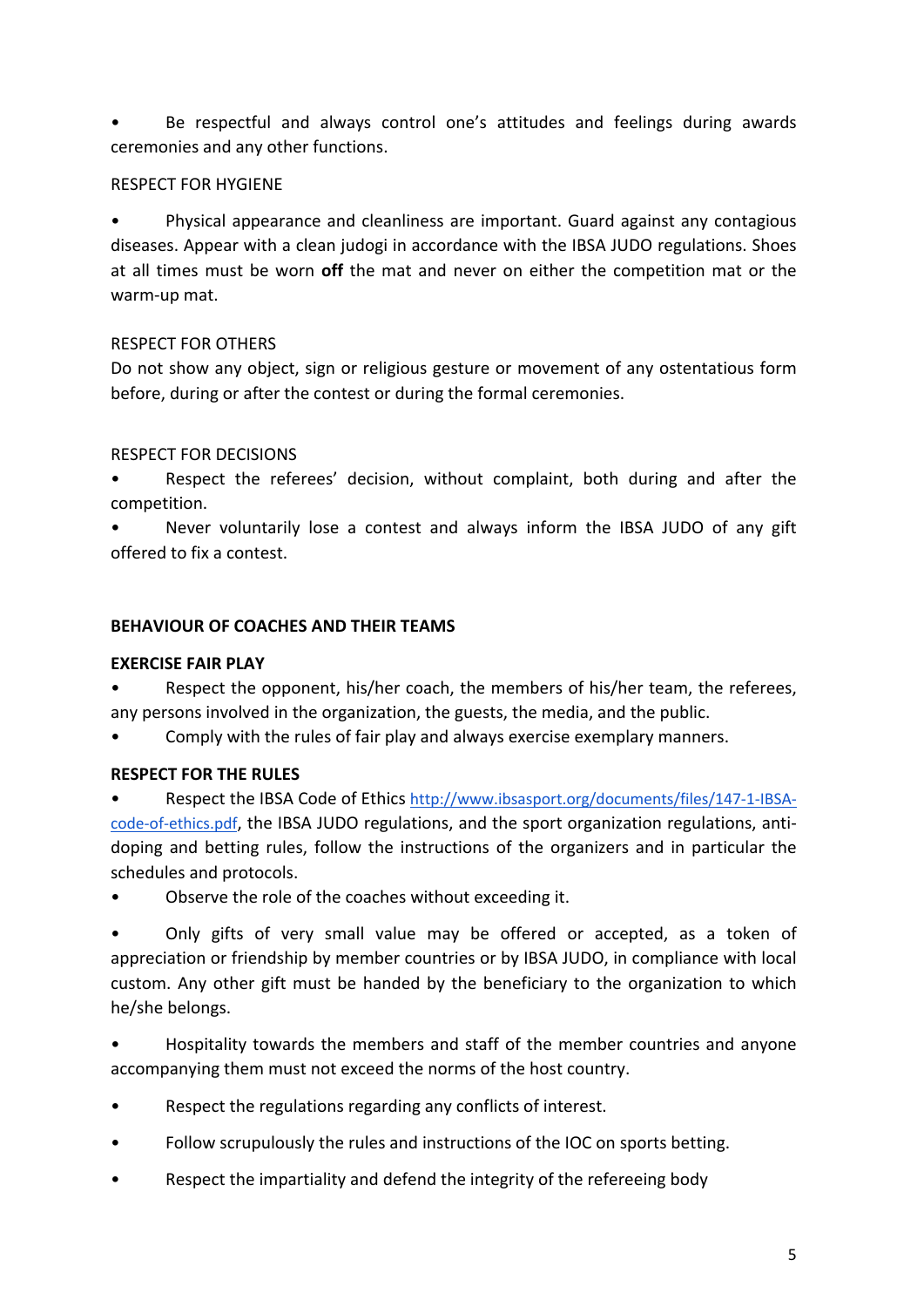# **RESPECT FOR ETIQUETTE**

• Follow and respect the dress code required for each of the different phases of the competition and the events relating to it.

• Remain modest in victory and accept defeat with dignity. Exercise self-control and discipline: do not show anger or frustration – control one's feelings.

• Respect the decision of the referees, without complaint both during and after the contest.

• Always behave in a dignified and respectful manner.

# **RESPECT FOR OTHERS**

• Do not show any object, sign, religious gesture or movement of any ostentatious nature before, during or after the contest or during any official ceremonies.

• Do not show disrespect to others by making any uncontrolled gestures or through any other actions not in compliance with the current rules in the spirit of Judo before, during or after a contest.

• Do not be physically or verbally abusive either in competition and/or in training, towards any judoka or any other person.

# **RESPECT FOR THE FACILITIES**

• Look after all equipment and respect the facilities in all allocated areas and spaces, including hotels and other accommodations.

• • Judokas are expected wherever they are to represent their sport and discipline and the national teams of their countries

# **REFEREES**

RESPECT FOR THE RULES AND REGULATIONS

• Respect the IBSA Code of Ethics http://www.ibsasport.org/documents/files/147-1-IBSAcode-of-ethics.pdf and IBSA Judo Regulations, as well as the competition organizers' regulations. Always respect the instructions of the organizers and in particular the schedules.

• Follow the duties and tasks within the referees' areas of responsibilities without exceeding them. Respect the referees' code of ethics.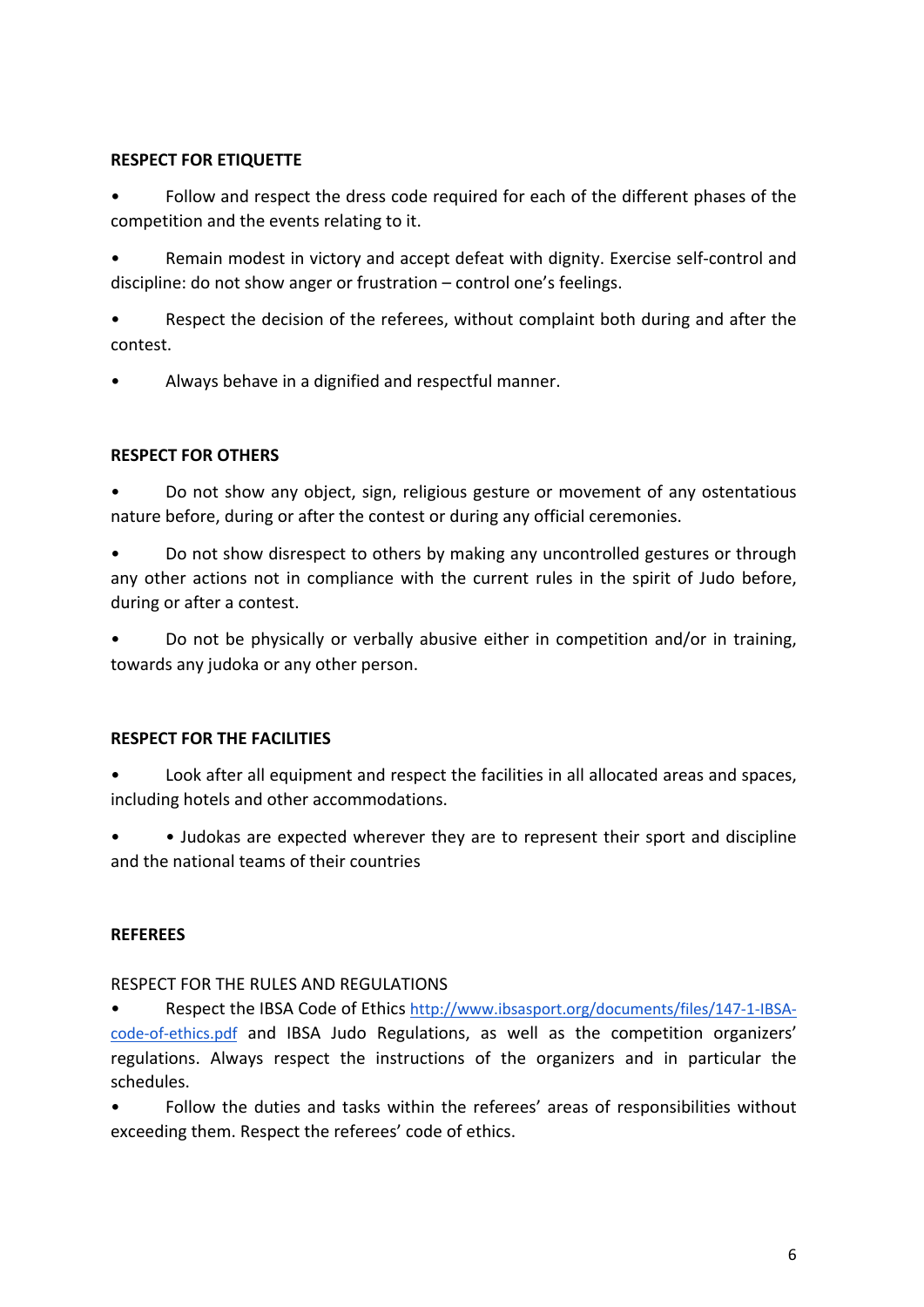• Only gifts of very small value may be offered or accepted, as a token of appreciation or friendship by the Paralympic parties or the IBSA JUDO, in compliance with local custom. Any other gift must be handed in by the beneficiary to the organization to which he/she belongs.

• Hospitality towards members and staff of the Paralympic parties and anyone accompanying them must not exceed the norms of the host country.

Respect the regulations regarding conflicts of interest.

• Respect scrupulously the rules and instructions of the IOC on sports betting. Respect the impartiality and defend the integrity of the refereeing body.

# RESPECT FOR ETIQUETTE

Wear the correct uniform and follow the dress code.

• Exercise self-control, courtesy and good manners both on and off the mat, in all circumstances, whatever the environment by controlling one's attitudes and emotions.

Reserve your judgment about the refereeing decisions taken during the competition.

• Avoid making any statements during the competition, except if requested or authorized by the IBSA JUDO.

# **MANAGERS**

RESPECT FOR THE RULES

• The managers of the IBSA JUDO and the member federations are the legal representatives of world judo and in this capacity, should behave accordingly.

• Respect the IBSA Code of Ethics http://www.ibsasport.org/documents/files/147-1-IBSAcode-of-ethics.pdf, the IBSA JUDO regulations, the role of the manager without exceeding it.

• Only gifts of very small value may be offered or accepted, as a token of appreciation or friendship by the Paralympic parties or the IBSA JUDO, in compliance with local custom. Any other gift will be handed by the beneficiary to the organization to which he/she belongs.

• Hospitality towards the members and staff of the Paralympic parties as well as the persons who accompany them must not exceed the norms of the host country.

- The parties will respect the regulations regarding conflicts of interest.
- Respect scrupulously the rules and instructions of the IPC on sports betting.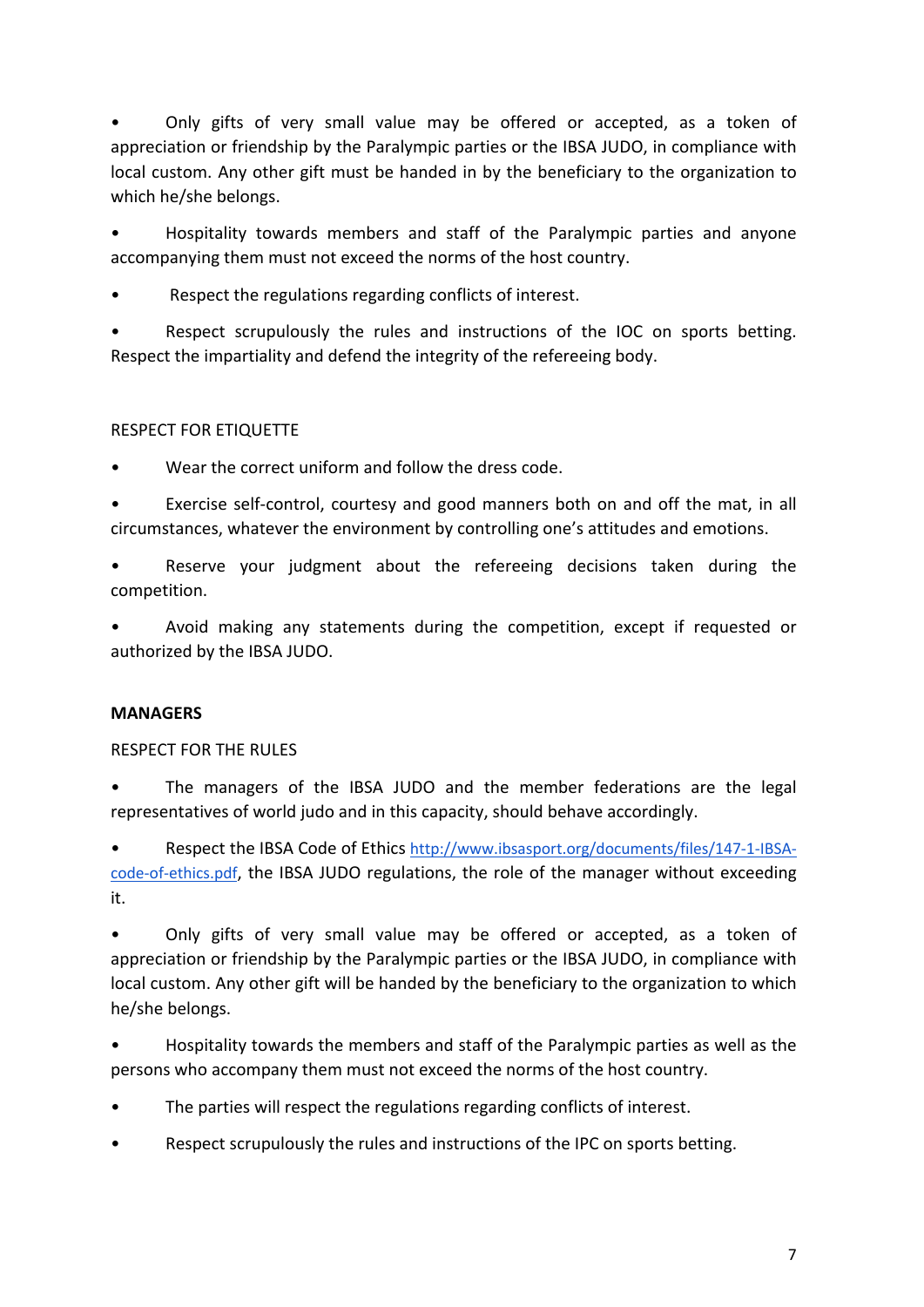# RESPECT FOR ETIQUETTE

Follow the dress code appropriate to the events.

# RESPECT FOR OTHERS

• Do not show any object, sign, religious gesture or movement or any ostentatious form before, during or after the contest or during the official ceremonies.

• Do not be disrespectful by making any uncontrolled gesture or through any other action not in compliance with the current rules in the spirit of judo before, during or after the contest.

• Do not be violent, either physically or verbally towards competitors or any other person.

# RESPECT FOR RESOURCES

• Manage in full transparency the resources put at the disposal of the managers by the sports and private bodies and account for their use.

#### BREACHES OF THE CODE OF ETHICS

• If there is proof of a breach to the IBSA Code of Ethics, depending on the seriousness of the established facts, a verbal warning is given or, if necessary, a written report is forwarded to the IBSA JUDO Chairman in the week following the incident.

• The written report must be explicit and record accurately the facts of the incident naming the involved persons, quote the testimonies and specify the addresses and telephone numbers of the witnesses who can contribute to a better understanding of the incident. The report must be written in one of the three official languages of IBSA JUDO. An acknowledgement of receipt will be sent to the concerned party.

• Depending on the established facts, a decision will be made by the IBSA JUDO Committee regarding any further actions to be taken.

If the IBSA JUDO Committee considers that the facts require convening a session of the Disciplinary body in IBSA at the first instance, it will act accordingly.

#### **3. ESCORT AND BOWING PROCEDURE**

The bowing and escorting protocol is formal and precise.

These procedures are for adjudicating an IBSA Judo contest utilizing a single Center Referee, and two judges at mat-side on the table care system.

#### Escorting Position

**Every J1 athlete** in an IBSA Judo contest is escorted to and from the tatami by escorts from the organizing committee, or their coach.

#### Going onto the mat

At the beginning of a contest, the Center Referee goes to the mat entry point of the athletes on the respective side of the competition area opposite the Joseki. The Center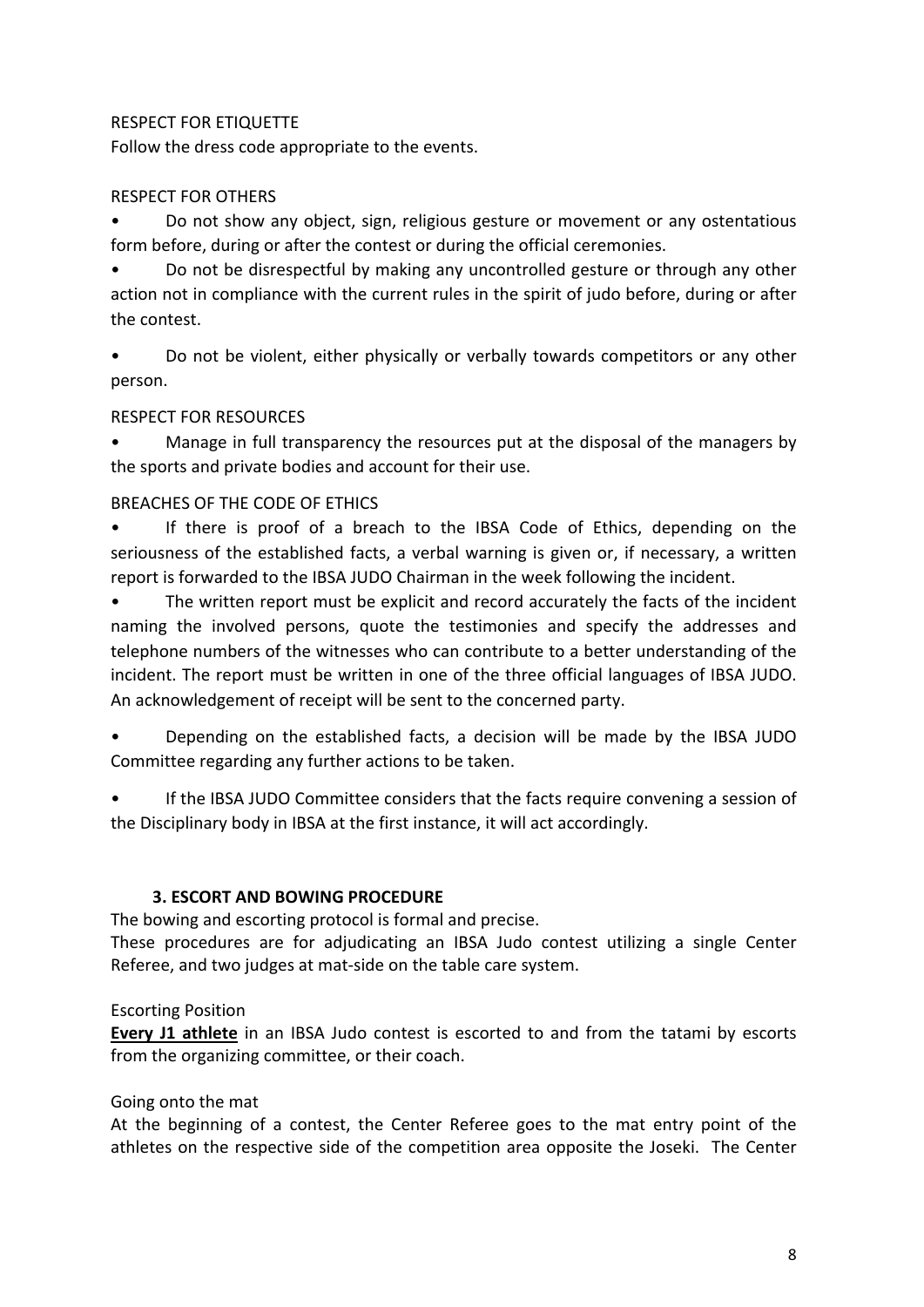Referee should be at the edge of the tatami, between the location where the two athletes are brought, and centered in the contest area.

The escorts will bring their players to the side of the tatami, opposite the Joseki, and side by side within one meter of each another. Each athlete should be placed by his/her escort proximal to the Center Referee's side, where the Center Referee will acquire the arms of both athletes simultaneously.

It is helpful if the escorts alert the Center Referee as to whether the athletes, they are escorting have a red circle (indicating B-1 status) or a yellow circle (indicating deaf status).

When the two athletes are presented by their personal escorts, or coach, the Center Referee takes the arms of both athletes to be escorted, simultaneously, while on the outer side of the competition area.

The athlete steps onto the tatami, and bow with the center Referee. All three bow at the same time when they are in position, and the referee has ensured that the technical staff is ready for the match to start.

Whenever the Center Referee has appropriately secured the escort position, it is easy for the athletes to bow simultaneously with him/her. The Center Referee's arms are tucked firmly into their own side, and securely grasping the two athlete's hands, this position acts mechanically as power steering, to guide the athlete's actions.

Once bowing onto the tatami, the Center Referee will then escort the two athletes forward, simultaneously from the mat-side, to their respective bowing location within the center of the contest area. The Center Referee will turn the athletes to face one another, and turn him/her self, if necessary, to face Joseki.

The two athletes will be positioned one meter apart, facing each other, and the Center Referee will then position him or herself, facing Joseki, such that blue (Ao) is to their left arm, and white (Shiro) is to their right arm, as the visually impaired athlete's respective orientation on the tatami must be maintained for tactical and reference purposes.

#### **Movement on the mat**

The Center Referee will then instruct the players to bow with the verbal command to 'Rei', bring the players into proximity, and instruct them to take neutral grips in natural posture with the verbal command of "Kumi-kata'. The Center Referee will then announce 'Hajime' to begin the contest, immediately when the players are positioned correctly.

When competitive action is halted with 'Matte', the Center Referee must reacquire both players serially, the most visually impaired first, then escort both athletes, back to the center, simultaneously, with blue (Ao) on their left arm, and white (Shiro) on their right arm, reorienting the visually impaired athlete's to Joseki respectively.

The Center Referee must always start the action in the contest while facing Joseki, on the same side with respect to the athletes, with blue (Ao) standing to their left, and white (Shiro) standing to their right.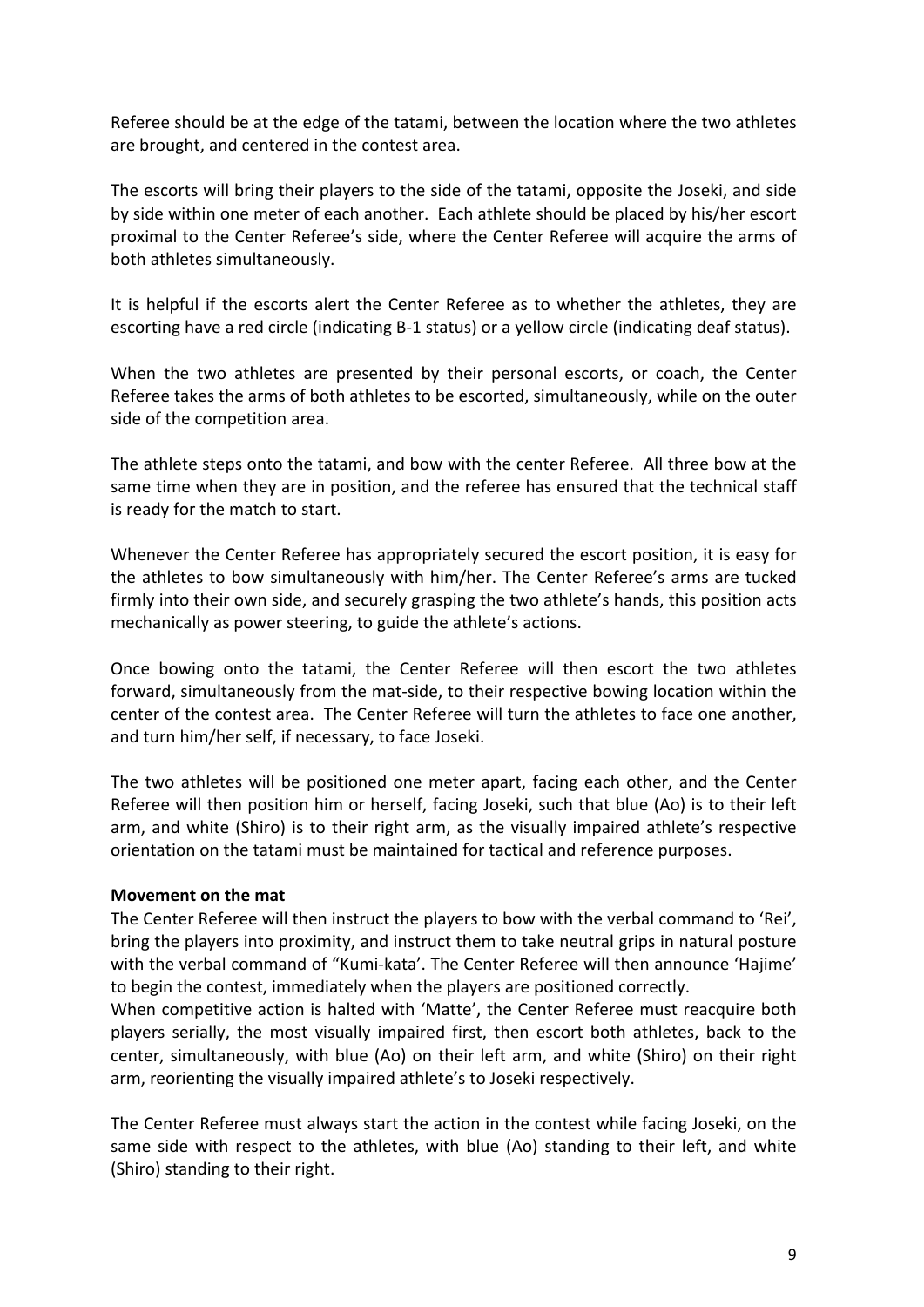If an athlete has the yellow circle, indicating deaf status, the Center Referee escorting them must assist the bow at the beginning mutual 'Rei'. One hand is placed on the deaf athlete's stomach and the other on the upper back and shape the torso to assist the bow. At the conclusion of the bow, the Center Referee then immediately brings the players into proximity for Kumikata.

At the conclusion of the contest, the athletes are reoriented to one another in the center of the contest area, one meter apart. The Center Referee will then award the contest by indicated the winner using a straight arm and open palm, while simultaneously announcing the winner's Gi color blue (Ao) with their left arm, and white (Shiro) with their right arm, respectively.

Immediately after the decision has been rendered by the referee. The Center Referee gives the command to 'Rei'. If an athlete has the yellow circle, indicating deaf status, the Center Referee must assist the bow at the concluding Rei. Athletes are encouraged to congratulate each other, and may need gentle assistance to reach an offered hand for a shake.

#### Leaving the mat

The Center Referee must immediately approach, simultaneously re-acquire both athletes, on the correct arm, and guide them to their respective escorts waiting off the mat.

The athletes, once secured, are escorted by the Center Referee, walking forward to the edge of the contest area, where again when both athletes are turned, the Center Referee turns in place, and the Center Referee and athletes bow simultaneously, facing the contest area.

At this point the athletes are returned to their coaches or personal escorts. The center referee exits the contest area, and exchanges with the next contest's Center Referee and judging team.

Respect must be given, and care must be taken not to do disrespectful things such as grabbing, pulling, shoving, or holding the athlete's arm or hand in an improper form. The correct position for escorting is to respectfully place your arm from the outside, OVER the athlete's arm, gently but firmly closing your hand around the athlete's fingertips, and using your bent elbow to create enough body contact for the athlete to be able to follow your bowing and movement cues.

All bows, commands, awards, penalties, and orders to begin the contest must be done with the Referee oriented to face Joseki, and the two players facing one another, also oriented respectively to Joseki, with white (Shiro) to the Referee's right, and blue (AO) to the Referee's left.

Please refer to the IBSA rules page 3 and page 6 to see the proper escort hold. Please be cautious when guiding the athlete, at the close of the contest, as it is more difficult to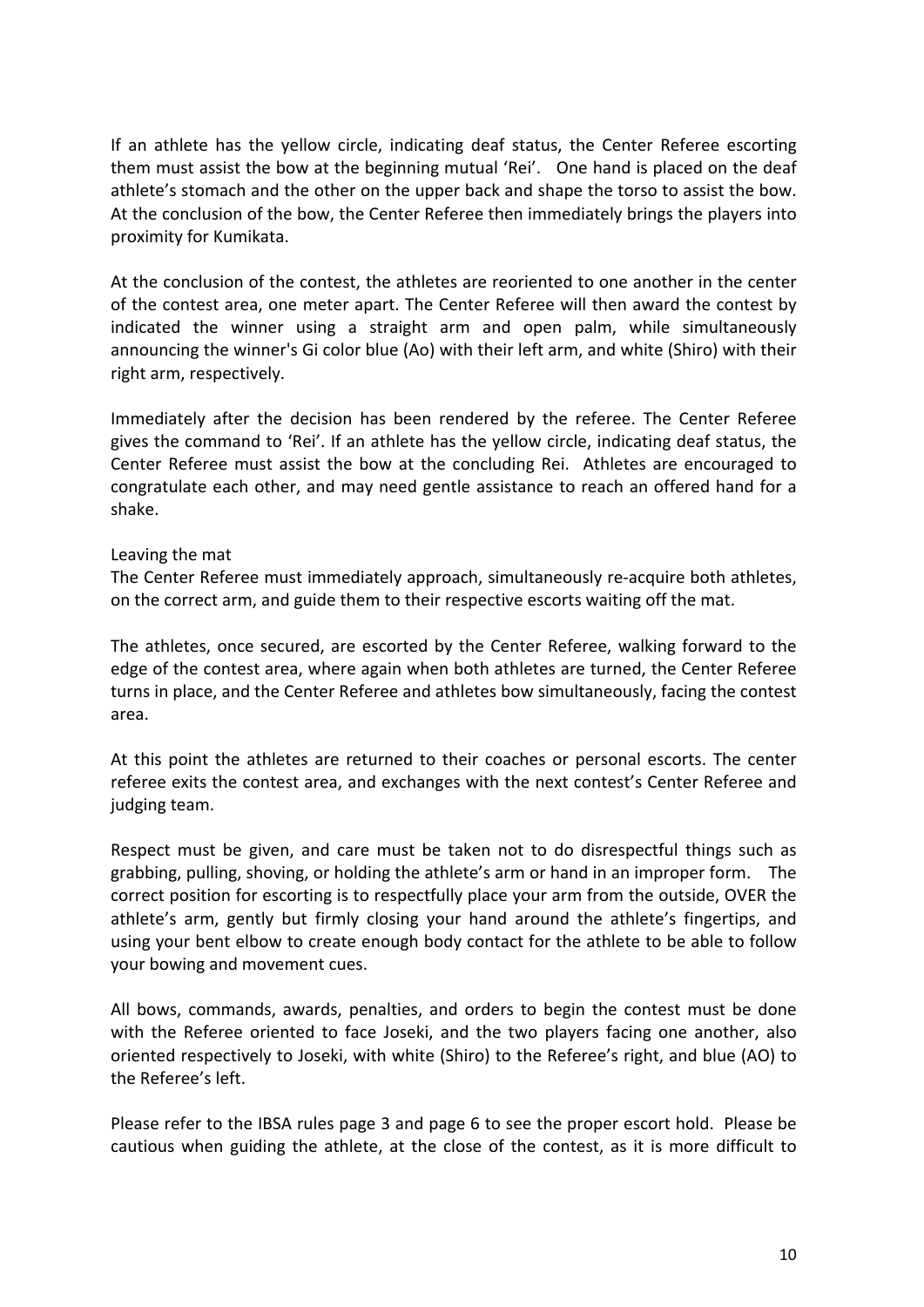maneuver, maintain balance, and escort the visually impaired athlete when they are fatigued.

#### **Regulation of the J2 athletes**

All rulers are the same as above, but there is no need to use an escort or assistant by the referee on the mat for J2 athletes.

#### **4. WEIGH-IN REGULATION**

#### **LOCATION OF THE WEIGH-IN**

The weight control can take place in one location, in the competition venue or in the official hotels allocated by organizers for participating delegations. Organizers should provide separate rooms for men and women and a sufficient number of calibrated electronic scales showing only one decimal place i.e. 51.9 kg, 154.6 kg.

#### **Weight categories**

- Men:
- J1: 60kg, -73kg, -90kg, +90kg,
- J2: 60kg, -73kg, -90kg, +90kg,
- Women:
- J1: 48kg, -57kg, -70kg, +70kg
- J2 -48kg, -57kg, -70kg, +70kg

#### **WEIGH-IN RULES**

For IBSA Judo events the official weigh-in for seniors and juniors will be organized the day before the competition latest at 20:00

For youth the weigh-in will take place in the morning on the same day of the competition. There should be a minimum of 2 hours from the end of weigh-in to the start of competition.

For team competitions the weigh-in is organized one day before the competition. There will be a 2 kg tolerance for athletes who competed in the individual Championships and NO tolerance for athletes who are only inscribed for the team competition.

The official weigh-in control period shall be between 30 – 60 minutes.

Control scales should be available in all official hotels between 08:00 – 20:00 for athletes to check their weight.

Athletes shall be allowed to check their weight on the official weigh-in scales (that will be used for the official weigh-in) from one hour before the official weigh-in commences.

There is no limit to the number of times each athlete may check his weight during the time of the unofficial weigh in.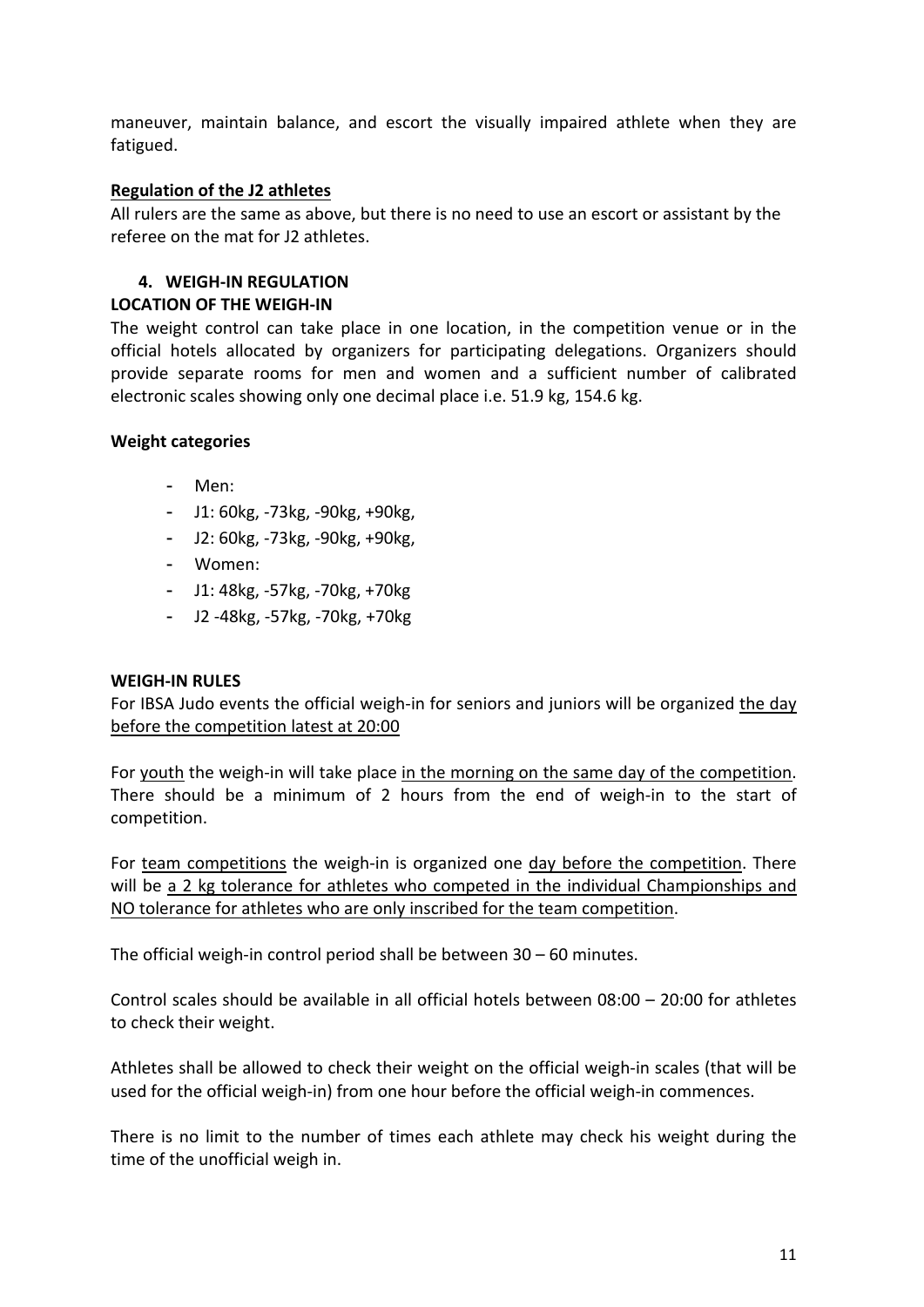#### **RANDOM WEIGH-IN**

Random weight checks for junior and senior athletes (not for youth) can be organized before the first contests in the morning of the competition. The rules will be the same as those of the official weigh-in with the exception that the athletes do not need to bring their passports, as their accreditation is sufficient for identification. The weight of the athlete cannot be more than 5 % higher (without a judogi) than the official maximum weight limit of the category.

| <b>Weight Category - Men</b>                        | +5 % Tolerance | <b>TEAM EVENTS ONLY</b><br>Tolerance $+2$ kg allowance for<br>athletes that have participated<br>in the preceding individual<br>event |
|-----------------------------------------------------|----------------|---------------------------------------------------------------------------------------------------------------------------------------|
| - up to and including 60 kg                         | 63 kg          |                                                                                                                                       |
| - over 66 kg up to and including 73                 | 76.7 kg        | 78.7 kg                                                                                                                               |
| - over 73 kg up to and including 90<br>- over 90 kg | 94.5 kg        | 96.5 kg                                                                                                                               |
| <b>Weight Category - Women</b>                      | +5% Tolerance  | <b>TEAM EVENTS ONLY</b><br>Tolerance + 2 kg allowance for<br>athletes that have participated in<br>the preceding individual event     |
| - up to and including 48 kg                         | 50.4 kg        |                                                                                                                                       |
| - over 48 kg up to and including 57<br>kg           | 59,9 kg        | 61,9 kg                                                                                                                               |
| - over 57 kg up to and including 70<br><b>kg</b>    | 73.5 kg        | 75.5 kg                                                                                                                               |
| - over 70 kg                                        |                |                                                                                                                                       |

| <b>Team competition under revision</b> |  |  |
|----------------------------------------|--|--|
| male: B1, B2, B3                       |  |  |
| $-66$ $kg$                             |  |  |
| <del>-73 kg,</del>                     |  |  |
| $-81$ kg                               |  |  |
| <del>90 kg</del>                       |  |  |
| +90 kg                                 |  |  |
|                                        |  |  |
| female: B1, B2, B3                     |  |  |
| $-52$ $kg$                             |  |  |
| $-57$ $-18$                            |  |  |
|                                        |  |  |

**Mixed team regulation: under revision**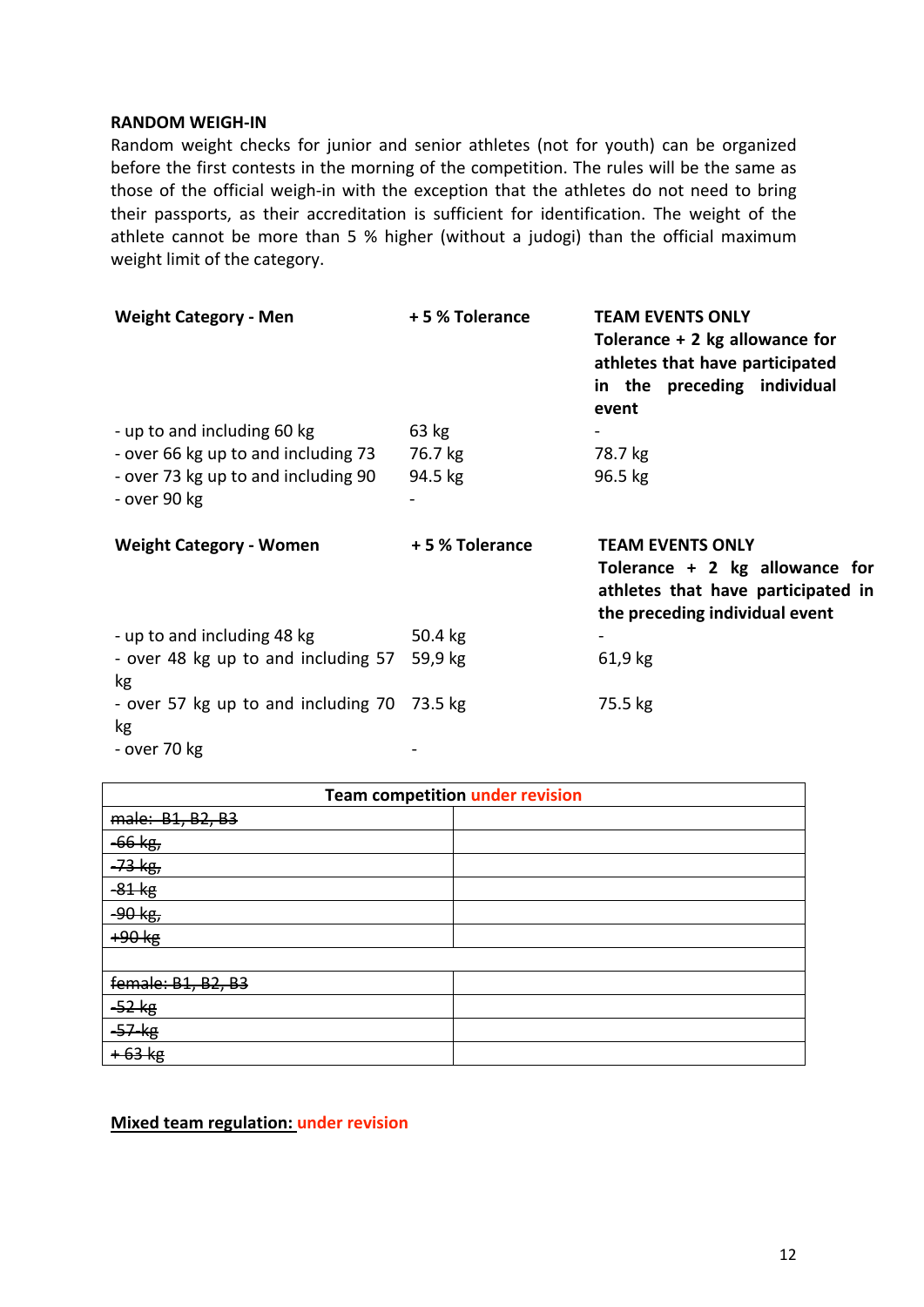Senior Mixed Teams: all nations having a full team (must have athletes able to compete in all 6 categories) can enter. Each team will consist of up to six (6) athletes (3 women and 3 men) and has the possibility to have up to six (6) reserves (3 women and 3 men). If there are injuries or illness during the competition a team can compete with a minimum of four (4) athletes. A total of 12 athletes can be inscribed with a maximum of two (2) athletes per category

Two (2) coaches per team will be allowed to enter the Field of Play

The athletes must be within the weight limits of the category in which they are inscribed. There is 2 kg tolerance for athletes who competed in the individual Championships and NO tolerance for athletes who are only inscribed for the team competition. During the competition, an athlete may compete in one category higher than the category in which they are inscribed. Before the start of the official weigh-in the coach can update the team list.

# **Weight categories and order of the fights - 52kg female, - 66kg male,**

**-63kg female, - 81 kg male, + 63kg female, + 81kg male.**

# **OFFICIAL WEIGH-IN PROCEDURE**

The Organizers of the Championships shall make available a minimum of two national referees/officials per each official scale. One to check the passport and weight of the athlete and one to record the exact weight on the official weigh in list. An additional official/volunteer should also be available to control the flow of athletes. To protect the privacy of the athletes, officials supervising the weigh-in must be of the same sex as the athletes.

The IBSA Judo IT team in charge of the event shall make available one copy of the weigh-in list for each weight category for the organizer and one copy for the members of the Sport Commission conducting the weigh-in before the scheduled start of the official weigh-in period.

Photography or filming is not permitted in the weigh-in area. This includes the use of mobile phones and all other devices.

All coaches have a chance to stay in the weigh-in room, however about 3 meters away from the scale on the official weigh-in.

• Each athlete shall bring to the weigh-in his accreditation card issued for the Championships and his passport or an official identification document with photo. The athlete shall present both documents to the official, who will verify the identity of the athlete.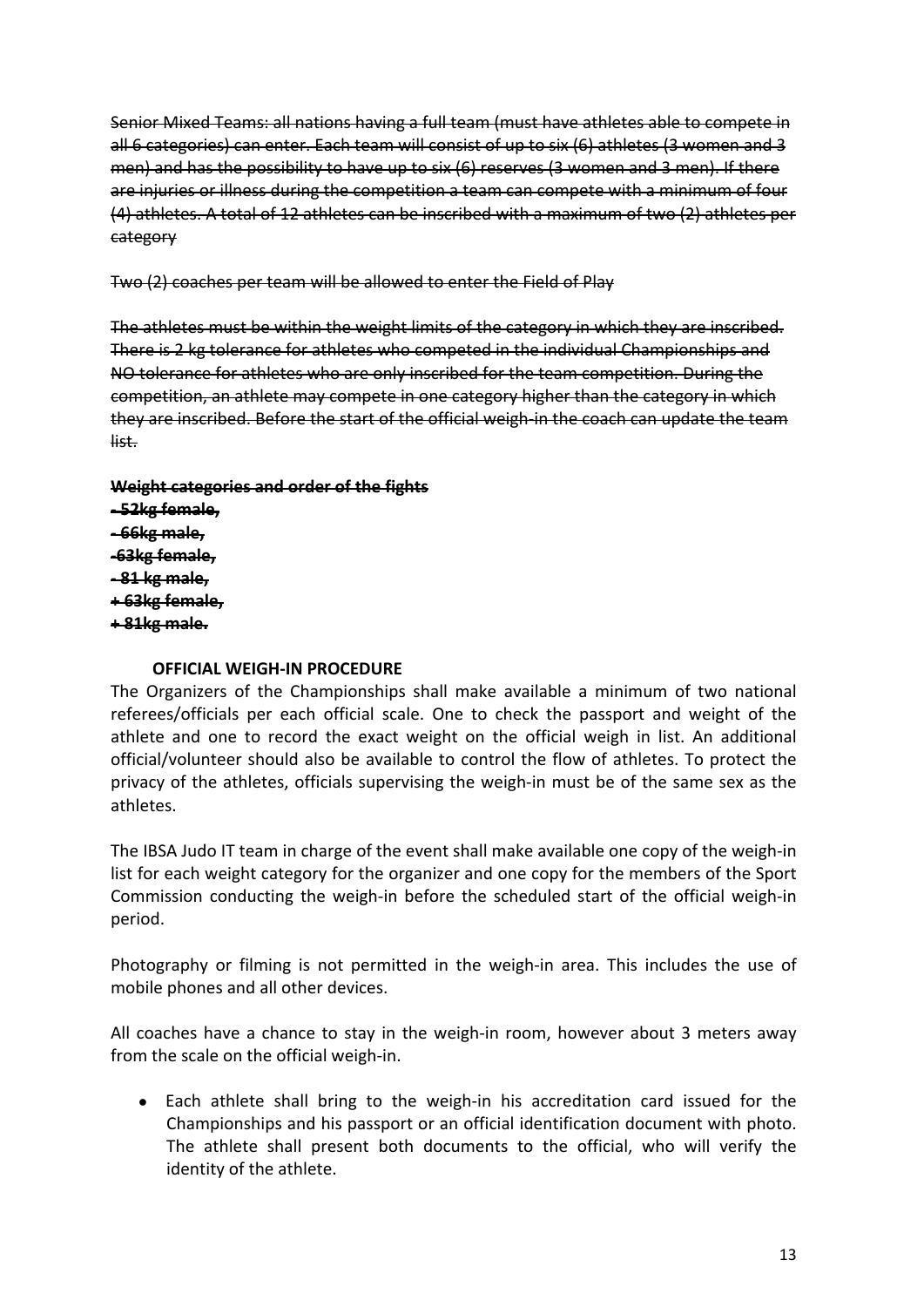- The athlete shall weigh-in wearing only underclothing (men/boys underpants, women/girls – underpants and bra), under the supervision of a weigh-in official; athletes are allowed to remove their underclothing to ensure they reach the minimum weight limit of the weight category in which they are entered. In the cadets age category athletes are NOT allowed to remove their underclothing (boys  $$ underpants, girls – underpants and bra) to compensate an additional 100 grams will be allowed i.e. for the category 44 kg the limit will be 44.1 kg.
- Any socks, jewelry or body piercings must be removed.
- The official supervising the weigh-in shall note and record the athlete's weight in kilograms (accurate to one decimal point of a kilogram).
- The athlete is allowed to stand on the scales only once during the official weigh-in period.

# **Failure to appear for weigh-in control**

Should an athlete fail to appear for weigh-in during the official weigh-in period, this shall be noted beside his name on the official weigh-in list. A weigh-in official and the IBSA Judo delegate shall sign the notation. The athlete will be excluded from competing in that weight category.

#### **Failure to weigh-in within the prescribed limits of a category**

Should an athlete weigh either above or below the prescribed limits for the category in which he is entered the exact weight shall be recorded in the normal manner. The weight shall be circled and signed by a weigh-in official, and a member of the Sport Commission and by the athlete himself or a member of his delegation. The athlete shall be excluded from competing in that weight category.

#### **Failure to comply with official directions or with requirements of the IJF SOR**

If at any stage during the weigh-in period, an athlete fails to comply with the directions of any weigh-in official or an IBSA Judo delegate, or fails to comply with the requirements of the IJF SOR, the athlete shall be prevented from participating in the weigh-in and the nature of the infraction brought immediately to the attention of the Sport Director of the IBSA Judo.

#### **RANDOM WEIGH-IN PROCEDURE**

The random weigh-in takes place in the morning each day of the competition.

# **Draw of the athletes**

The responsible IBSA Judo delegate will perform the draw of the athletes by means of software on a laptop, **one (1) hour before** the start of the preliminaries of the competition each day and should last max. 15-20 minutes. This will be done at a place designated by the IBSA Judo IT person running the competition. A minimum of one athlete and an additional one athlete after 10 athletes per weight category, but max. 4 athletes (except + 70 kg and +100 kg) will be drawn.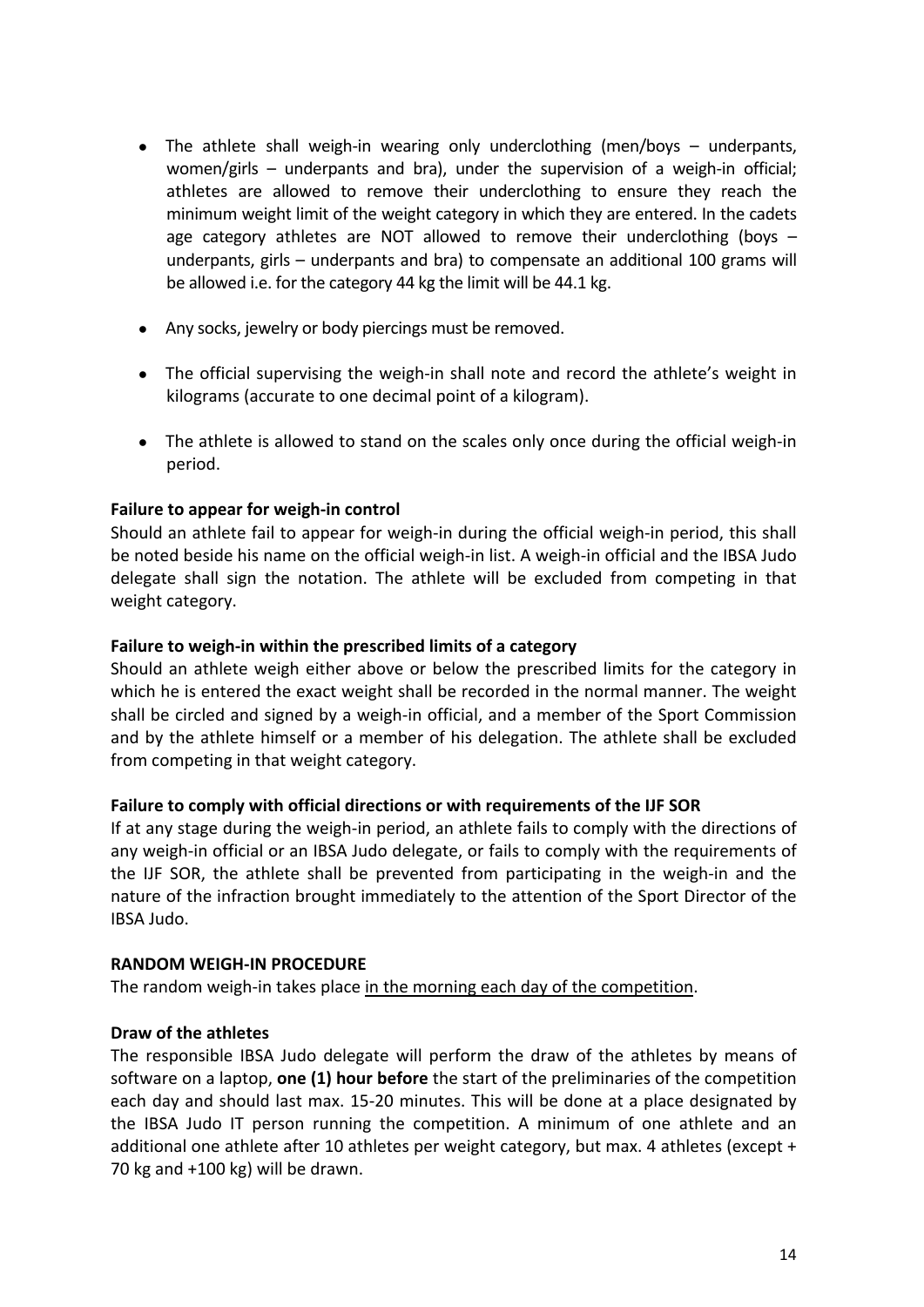# **Collecting the athlete**

The list of named athletes drawn for the weigh-in, will be immediately posted in the warm up area.

#### **Weigh-in procedure**

Four volunteers (two men and two women) will operate the weigh-in. Two volunteers will identify the athletes and the two others will proceed with the weigh-in in two separate private rooms, one hour (1) before the start of the preliminaries each day. The weigh-in will close 15 minutes before the start of the competition to allow any changes to be made by the IBSA Judo IT Team.

# **After weigh-in procedure**

If an athlete's weight is 5% higher than the official maximum weight limit of the category the Sport Director should be immediately informed and the overweight athlete will be excluded from the competition. The opponent of the overweight athlete should go on the mat and bow (they will be declared the winner by fusen gachi).

# **5. INFORMATION REGARDING JUDO-GI**

# Measurements, materials and backnumbers

IBSA Judo follows the current IJF regulations regarding judo-gi back numbers, measurements and materials. A judoka must wear proper judo-gi when competing in the high level IBSA judo events: IBSA Games, World Championships, Continental championships, Grand Prixes.

The list of IJF **approved judogi suppliers** is available at https://www.ijf.org/supplier-list. The judogi consists of a jacket and a pair of trousers and must be worn with a belt. The brand of both the jacket and trousers must be the same. Female competitors shall also wear a white T-shirt.

The **backnumber** should include the name of the judoka and the NOC abbreviation of the country. It should be ordered in an adequate time before the competition. Please see: http://www.ijfbacknumber.com/ You should ask for an offer from the official producers

**If there is a lack of a proper judo-gi and a back number the athlete will be disqualified**  from the competition. Sewing the sign of blindness (red circle) and deafness (yellow circle) on the judo-gi back number is the responsibility of the participating countries. The local organizers should provide red and yellow stickers for the reserve judo-gi back number (sticker).

In order for judoka to avoid being excluded from the competition due to the lack of a back number, it is strongly recommended that the judoka bring two back numbers in their own name to the competition.

The LOC provides sewing mashine to sew the back number.

Judo-gi control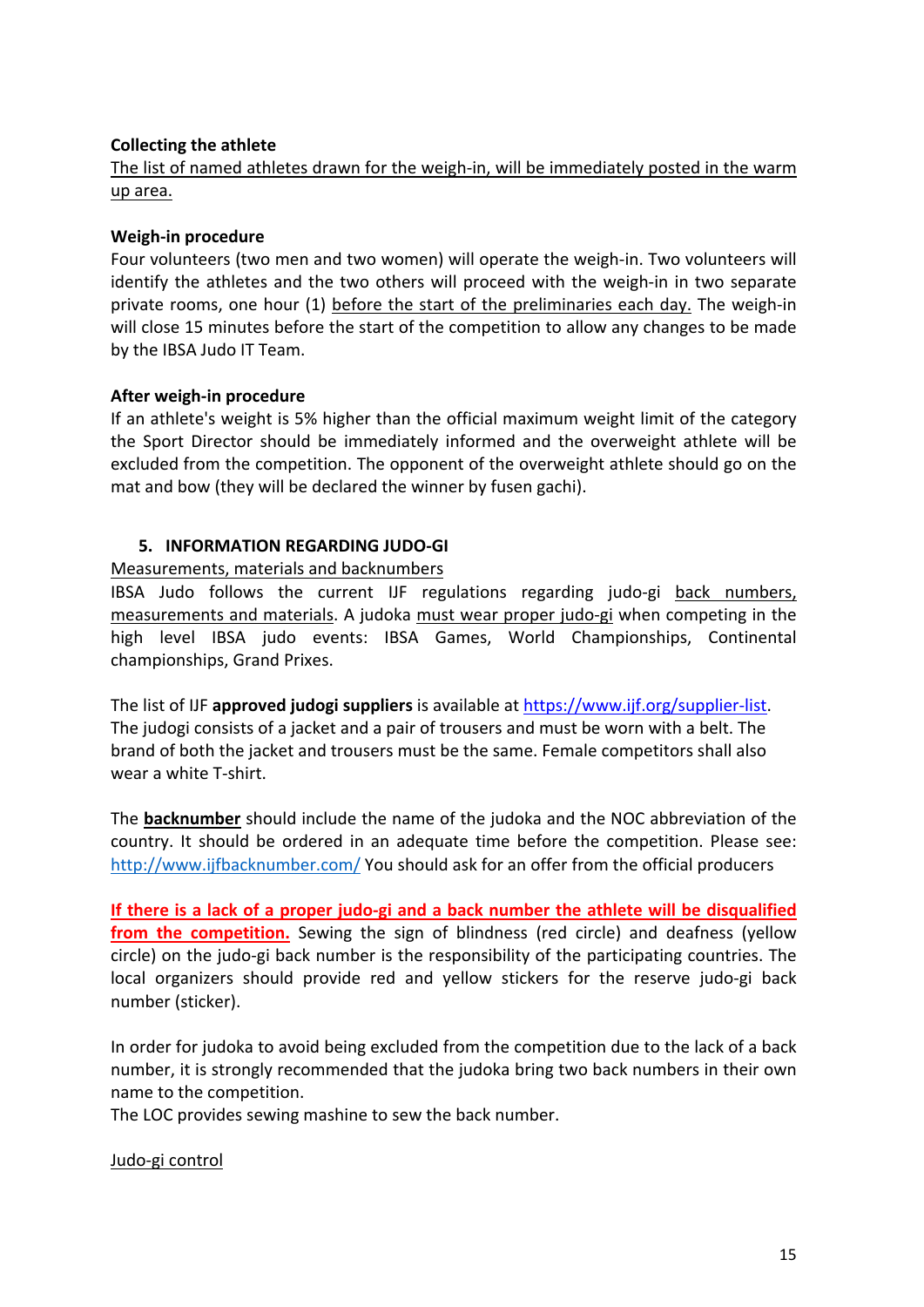Judo-gi control is mandatory before any fight. The inspection is carried out by the LOC under the supervision of the IBSA Judo representative.

The coach may not be there next to the mat in the event that the competitor's judo does not comply with the rules. In this case, the competitor will be accompanied to the mat by the LOC's representative.

#### **6. MARKING ON J1 ATHLETES AND DEAF ATHLETES**

J1 competitors are required to wear the red mark. The mark is a red circle placed on the official back number.

A deaf athlete is required to wear the yellow mark. The mark is a yellow circle placed on the official back number. (See the example below.)





#### **7. ANTI-DOPING**

Regulations by the actual IBSA Anti-doping rules, collaboration with IBSA sport & antidoping committees and the local organizers should be adhered to. Prior coordination is essential beforehand of the event between IBSA, local organizers and the sample collection agency. Every anti-doping education activity is encouraged within or prior to IBSA competitions.

As per Doping Control, IBSA Anti-doping rules, WADA Anti-doping Code and ISTI and technical documents (including the Technical Document for Specific Analysis per Sport) apply, aiming to implement a compliant anti-doping program within approved IBSA competitions.

The draw is carried out by a collaborative effort between the sample collection agency and IBSA delegate, in accordance with the IBSA Anti-doping Rules and the selection policy proposed by IBSA during the competition. Selection for doping controls may also include target tests under IBSA authority.

Competitors have to report to the Doping Control Station immediately after signing the Notification form. Pursuant to WADA ISTI Art. 5.4.4, prior to doping control, athletes are allowed to take part in the awarding ceremony and fulfil their press commitments or receive medical treatment if needed. The selected competitors will be constantly accompanied by an official chaperone (appointed by the organizing committee) from the time of notification until arriving at the Doping Control Station. A person of the athlete's choice (team doctor, coach, trainer, delegation head etc.) may accompany them." When applicable, an extra person can be present within the process as translator.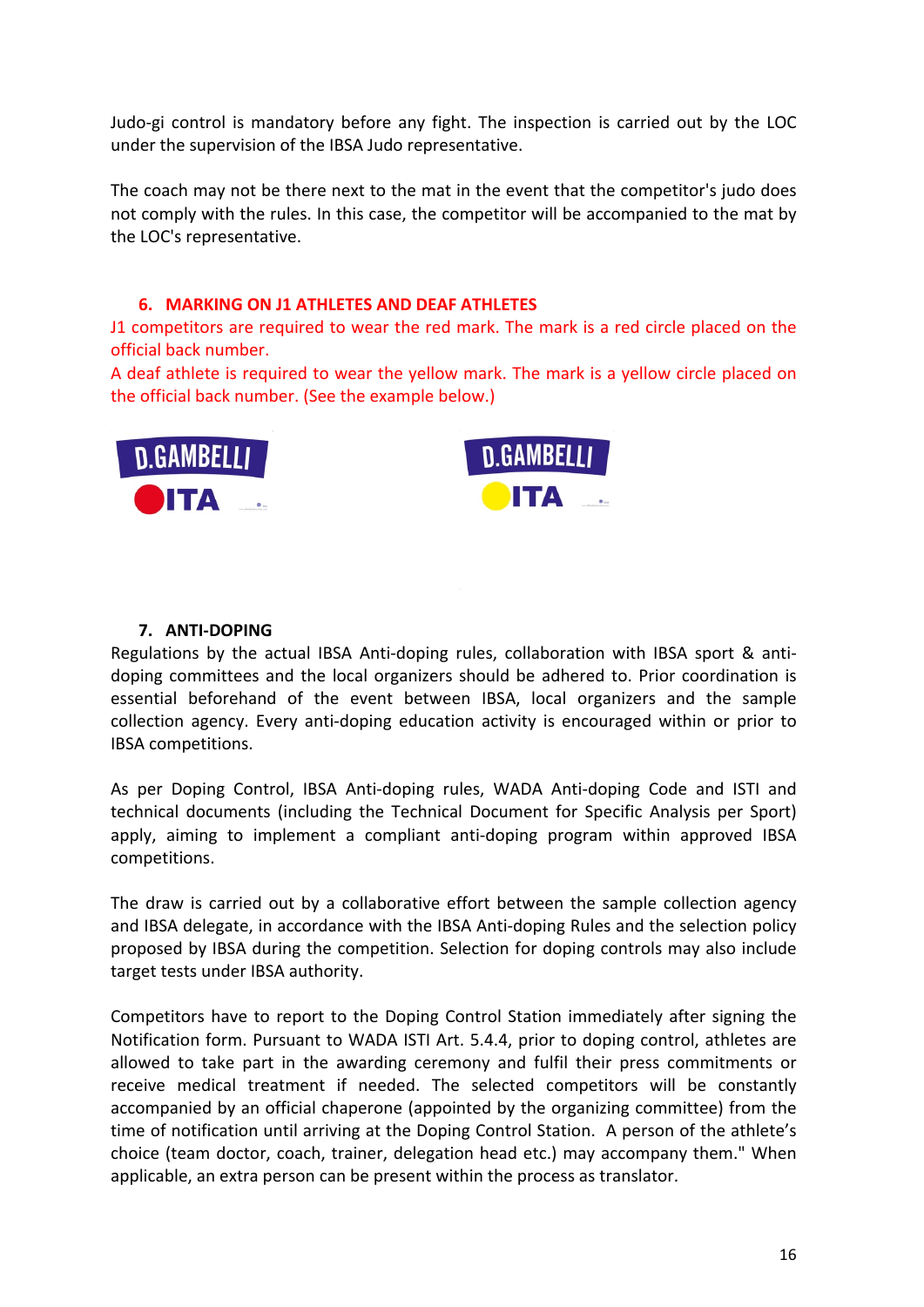All doping controls at IBSA approved events are under IBSA as the Testing authority and as the Results management authority as well, as mentioned on the ADAMS mission order to be issued by the IBSA Anti-doping committee from the ADAMS system and sent to the Sample collection authority (appointed by the Local organizers). (http://www.ibsasport.org/anti-doping/ )

# **9. REGULATIONS FOR THE TEAM COMPETITION**

**First entry:** The delegation leader must announce entry of the team at accreditation.

**Second entry and the draw:** One day before the team competition in the specified competition programme, the entry must be announced.

Each athlete is entitled to compete in their own weight category or in the next higher category.

During the contests, the non-competing athletes must stay within a marked area on the FOP behind the coaches' chair. Reserve athletes must not enter the FOP.

Before each match the team leader must select the athletes for each contest, they have the right to replace one or several athletes by other athletes of the corresponding weight category or of the next lower category.

If the team has no athlete in a category, they should select the "no competitor" option. If the team has the possibility to put an athlete in a category they must do so, an athlete cannot be rested for one match and return for the next unless they are replaced by a reserve athlete.

For the first round, the list must be returned at least 30 minutes before the start of the competition. For other rounds the list must be returned 5 minutes after receiving the list from the competition management. Once it is returned to competition management it cannot be changed.

#### **Rules**

a. All contestants that have been confirmed in the fighting list must fight in their contest. b. If a contestant requests not to fight, he/she will lose the fight and the team will be disqualified from the competition.

c. If one team does not arrive for a match, the other team will be declared the winner.

# Mixed Team: - under revision

If one of the team has reach 4 wins, the contest finishes. The other judokas cannot fight.

#### **The winning team is decided as follows:**

Rule 1. Number of wins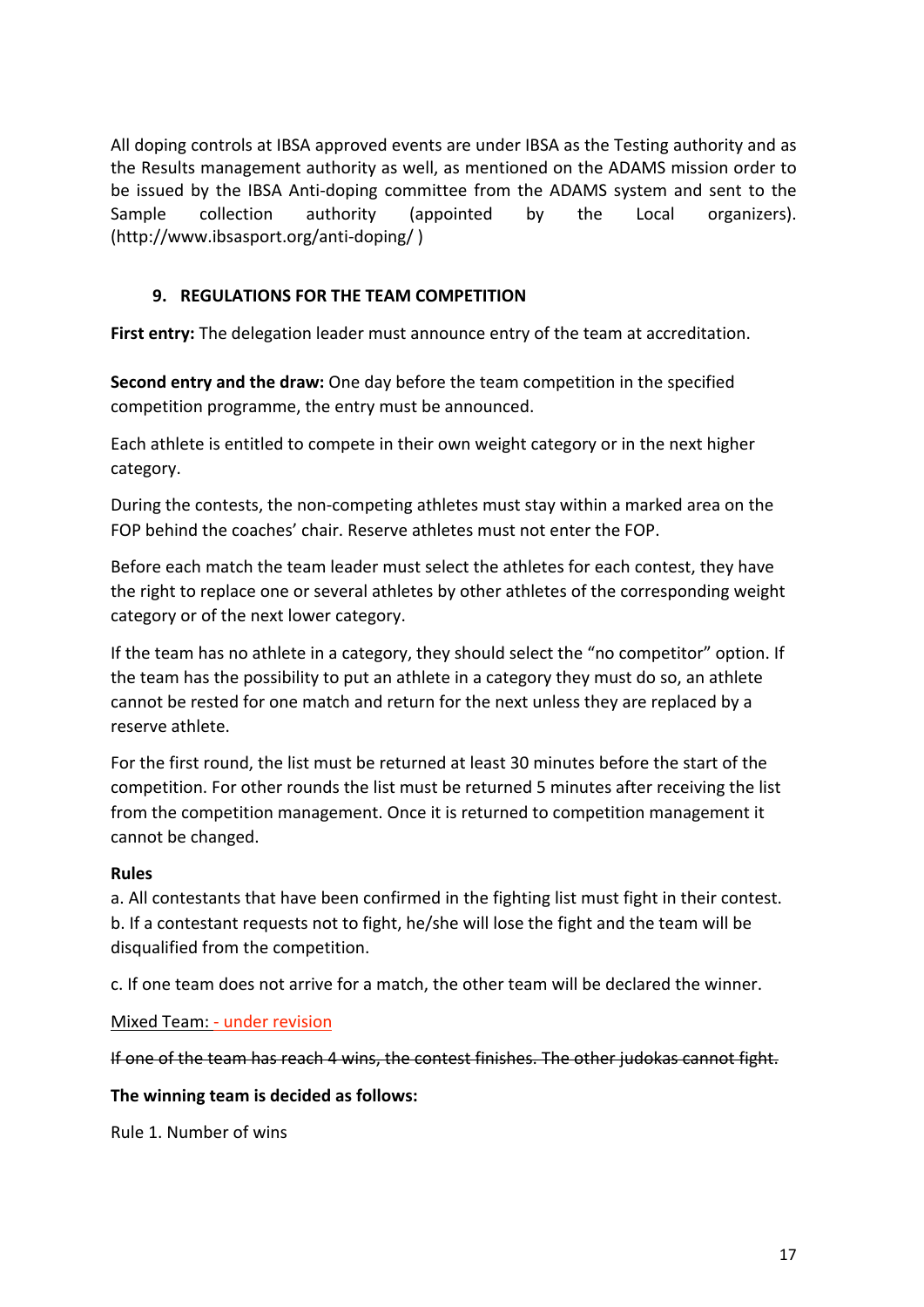Rule 2. If the number of wins is equal a weight category will be drawn, in which have got judokas from both teams.

The winner of the drowned weight category will win the team fight.

# **10. REGULATION FOR YOUTH**

**Age group:** join U18 and U21 (age 15-20 years) (in 2022: born in 2007, 2006, 2005, 2004, 2003, 2002)

# **Weight categories:**

- Female:  $-44, -48, -52, -57, -63, -70, +70$
- Male:  $-55, -60, -66, -73, -81, -90, +90$

A competitor can move one division up or down if there is not enough competitor in a category!

# **11. "30 SECONDS" RULE**

From the Judo Rules, Article 19 - Default and withdrawal

"The decision of *fusen gachi* shall be given to any contestant whose opponent does not appear for his contest according to the 30 second rule."

IBSA rule:

After the first call, if one of the contestants is ready to fight and waits at the edge of the mat - yet in 30 seconds, when an interval call has been repeated and there is still "no show" after the next 30 seconds, the contestant, who is ready to fight will be invited to the mat and he/she will be declared winner by *fushen gac*hi.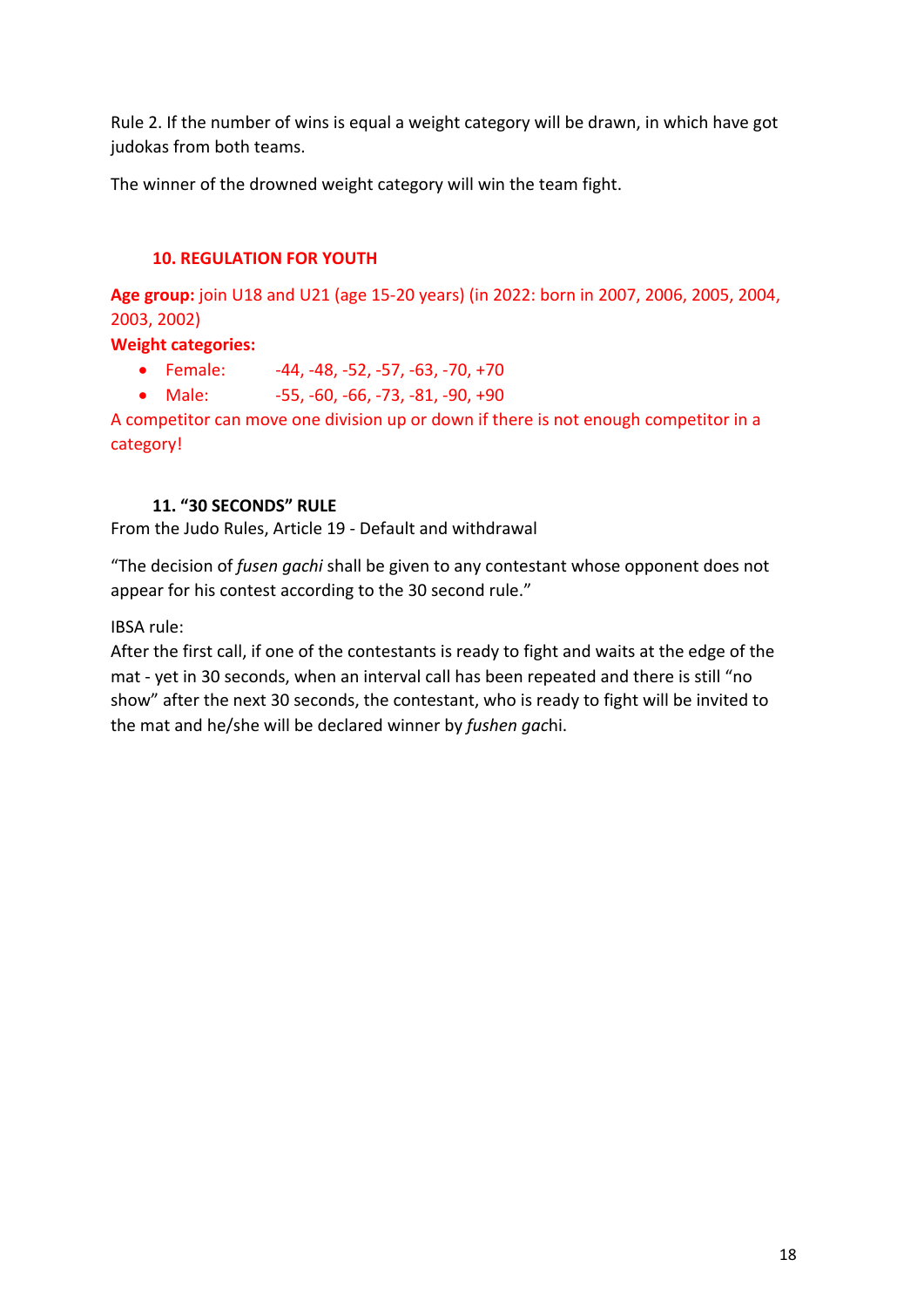



# **1- Official withdraw in the case of injury**

If in IBSA Judo events (individual or team), an athlete is injured or ill before a contest and needs to withdraw they must have a medical certificate from the official event doctor. The athlete cannot the fight in the repechage. (Reference: IJF SOR 1.2.2 Match Fixing and Competition Manipulation. p. 10)

*Use the official withdrawal form.* 

# **2- Main responsibility of coaches**

In the case of an infringement proven, penalties may range from a simple verbal warning to exclusion of competition.

Coaches are responsible for their athletes' conduct from entering to the event until leaving it, in particular before and after each contest.

Coaches must make sure that their athletes follow the instructions of the organizers, the schedules and different protocols.

If a coach gives indications during the contest, he receives a first warning. In case of repetition, he will be excluded from the competition area. Any attitude contrary to the spirit of judo will be penalized.

Coaches are responsible for their delegation and must educate their athletes. If a delegation does not follow the rules ALL coaches from that delegation will have their accreditation removed for that day and if found coaching from the tribune will be subject to a disciplinary sanction. (Reference: IJF SOR 7.1 Coaches' code of conduct p. 59) Special IBSA Judo practice:

In this case of the coach is excluded from the competition area has right to escort the judoka to the judo-gi control but the volunteer (from the judo-gi control) will escort the judoka to the mat and back.

# **3- Athletes' behavior 1**

Athletes must enter and leave the field of play wearing their judogi in the proper way. It is not allowed to remove any part of the judogi or the belt or to add items of clothing or accessories (caps, sunglasses etc.) until the athlete has left both the field of play and the mixed zone.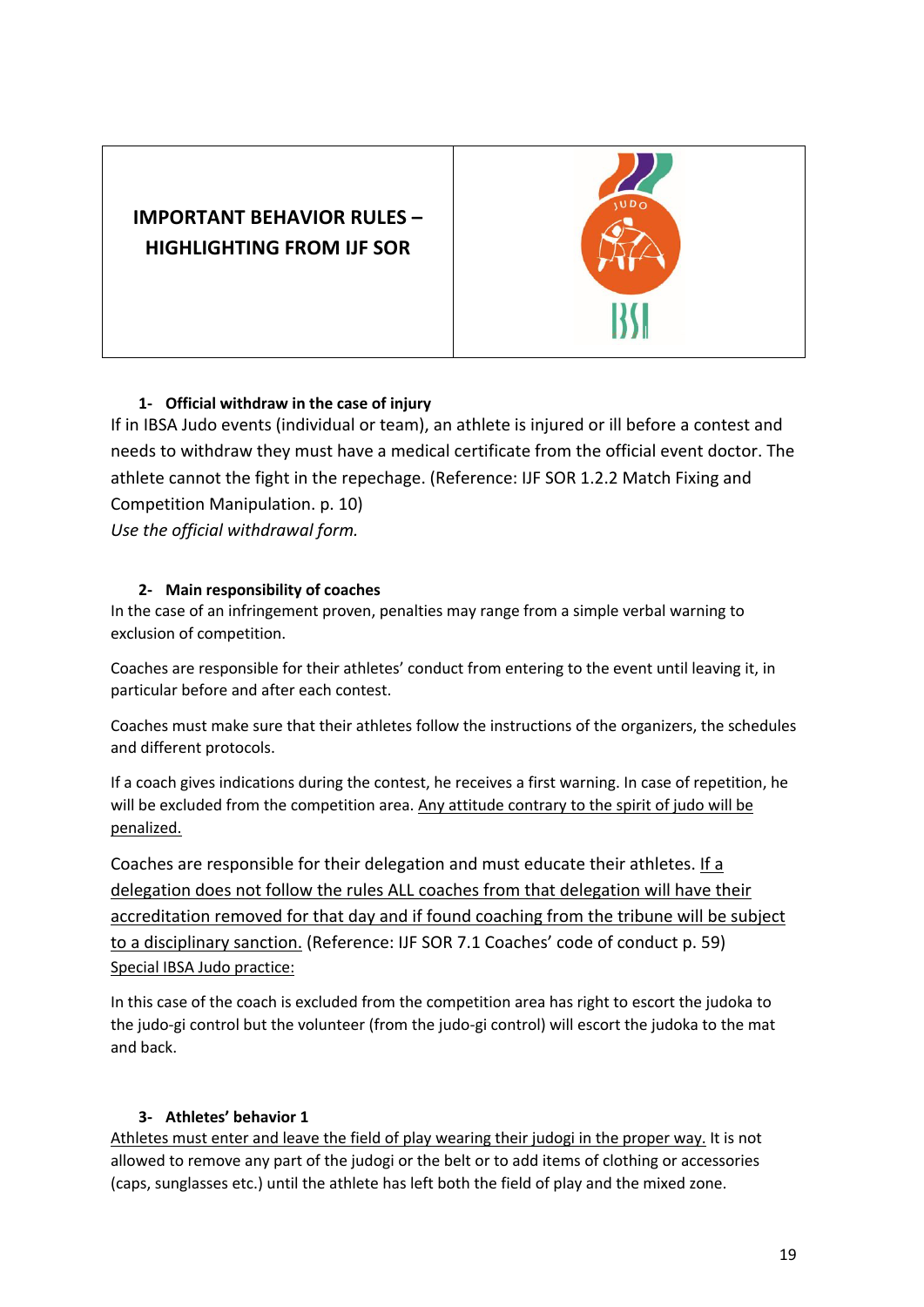The wearing of athlete prescription glasses in the field of play will be permitted but they must be removed before entering the tatami.

If an athlete refuses to leave the tatami at the end of the contest, in serious cases both the athlete and the coach may be subject to a suspension of up to one year.

Religious, political, personal or commercial connotation is prohibited for everyone on the field of play. (Reference: IJF SOR 8.5 Entry to and Exit from Field of Play p. 62) *Penalty: A warning letter will be sent to the Federation about the case ( if possible, with the clip of the athlete making the gesture) and if it happens again it goes to the IJF Disciplinary Commission.*

# **4- Athletes' behavior 2 (hansoku make cases)**

In the case of direct hansoku-make for acts against the spirit of judo the contestant cannot continue in the competition. The referee and judges must inform the IBSA Sport Commission who will inform the person running the competition of this. (Reference: IJF SOR Article 18 - Prohibited Acts and Penalties p. 127 and Cases of against spirit of judo – main rule is IJF DISCIPLINARY CODE AND CODE OF ETHICS **Respects** p. 152) *Penalty: the judoka cannot continue to compete – they retain their position and points. If it is serious case against the spirit of judo the event sport commission can decide as follows: competitor will be disqualified, or it will go to IJF Disciplinary Commission.*

# **4/a Refereeing process if the case happens during the ose comi waza.**

If the referee decides to penalize the contestant(s) during newaza, especially in osae-komi waza the referee announces Sono - mama! Inform the supervisory board about the act of against the spirit of judo. If the decision is the act is agains of spirit of judo, the referee stops the fight and announces a direct hansoku make against the judoka, who acted against of the spirit of judo.

# **5- Using proper judo-gi**

Athletes must arrive at judogi control wearing their judogi exactly as it should be to enter the tatami. (Included the proper back number.) Footwear is permitted at this point.

Athletes and their judogi shall be checked prior to each contest ensuring that they are in accordance with the IJF judogi rules. If the judogi does not comply with the current judogi rules the athlete will wear a reserve judogi and cannot have a coach in the chair for that contest. (Reference: IJF SOR C1.1.2 Consequences of Failing Judogi Control p. 77)

# **IBSA Judo Committee**